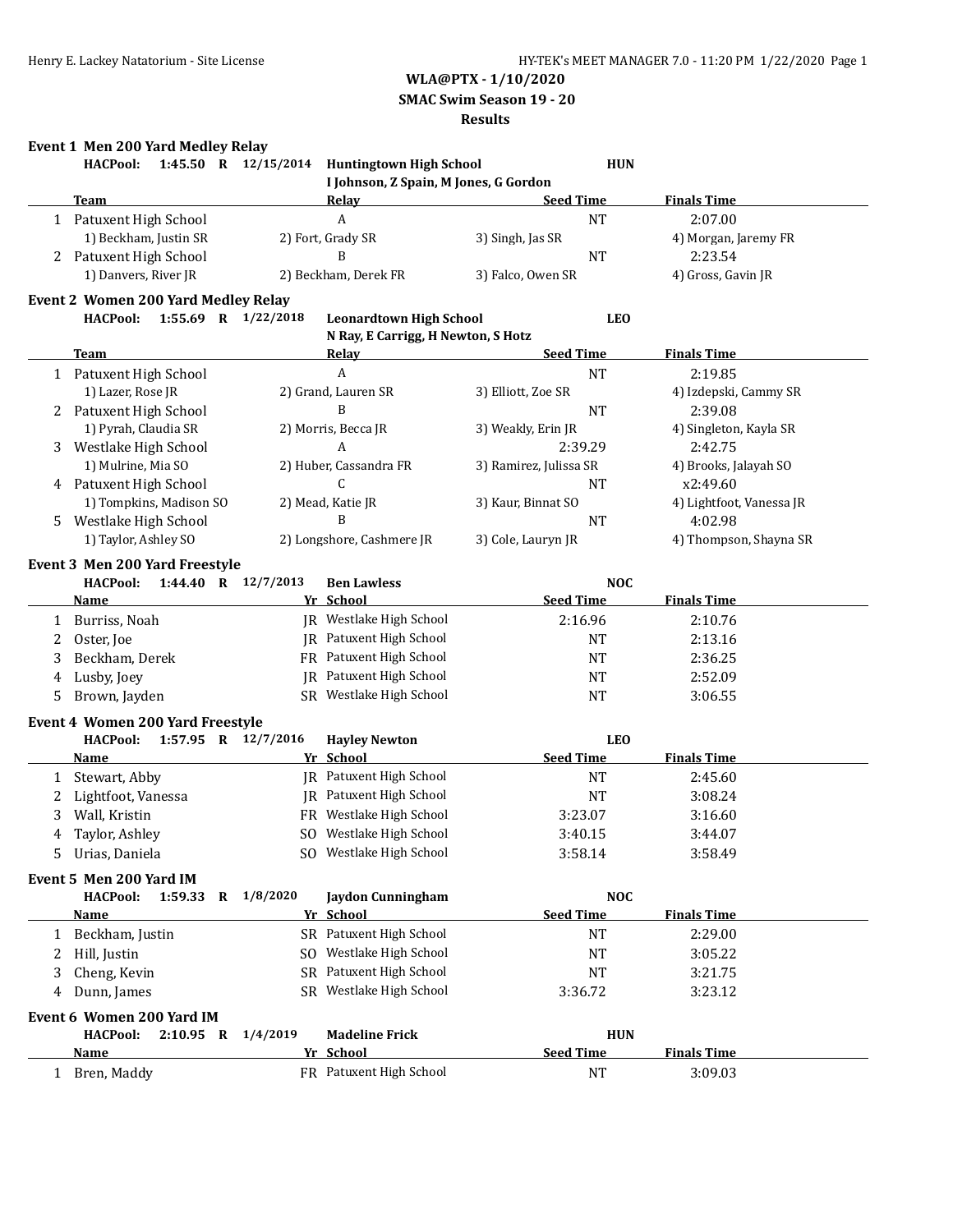**SMAC Swim Season 19 - 20**

# **Results**

### **(Event 6 Women 200 Yard IM)**

| Name               | Yr School               | <b>Seed Time</b> | <b>Finals Time</b> |
|--------------------|-------------------------|------------------|--------------------|
| 2 Ramirez, Julissa | SR Westlake High School | NT               | 3:14.57            |
| 3 Kaur, Binnat     | SO Patuxent High School | NT               | 3:18.93            |
| 4 Huber, Cassandra | FR Westlake High School | 3:21.26          | 3:36.85            |

## **Event 7 Men 50 Yard Freestyle**

|   | <b>HACPool:</b><br>22.69<br>R | 12/15/2014<br>Dean Pinno       | <b>LEO</b>                             |        |
|---|-------------------------------|--------------------------------|----------------------------------------|--------|
|   | Name                          | Yr School                      | <b>Finals Time</b><br><b>Seed Time</b> |        |
|   | Simmons, Bryce                | JR Westlake High School        | 24.61                                  | 24.78  |
|   | 2 Decker, Christian           | SR Westlake High School        | 24.65                                  | 24.83  |
|   | 3 Morgan, Jaremy              | FR Patuxent High School        | <b>NT</b>                              | 26.99  |
|   | 4 Bishop, Dylan               | SR Patuxent High School        | NT                                     | 28.85  |
|   | 5 Gross, Gavin                | IR Patuxent High School        | NT                                     | 29.47  |
|   | 6 Sampson, Oliver             | IR Patuxent High School        | NT                                     | x36.99 |
|   | Adams, Darrius                | FR Westlake High School        | 42.22                                  | 40.74  |
| 8 | Julian, Atkins                | <b>FR</b> Patuxent High School | NT                                     | x45.66 |

### **Event 8 Women 50 Yard Freestyle**

|   | <b>HACPool:</b><br>25.25<br>$\mathbf R$ | 1/11/2017 | <b>Lauren Grand</b>     | <b>PTX</b>       |                    |  |
|---|-----------------------------------------|-----------|-------------------------|------------------|--------------------|--|
|   | Name                                    |           | Yr School               | <b>Seed Time</b> | <b>Finals Time</b> |  |
|   | Elliott, Zoe                            |           | SR Patuxent High School | NT               | 29.73              |  |
| 2 | Izdepski, Cammy                         |           | SR Patuxent High School | NT               | 32.11              |  |
|   | 3 Pyrah, Claudia                        |           | SR Patuxent High School | NT               | 36.24              |  |
|   | 4 Capuano, Isabella                     |           | SO Patuxent High School | NT               | x36.59             |  |
|   | 5 Leyton, Diana                         |           | SO Patuxent High School | <b>NT</b>        | x38.50             |  |
| 6 | Stewart, Bailee                         |           | FR Patuxent High School | <b>NT</b>        | x44.03             |  |
|   | Thompson, Shayna                        |           | SR Westlake High School | 51.96            | 51.35              |  |
|   | Longshore, Cashmere                     |           | JR Westlake High School | 1:04.03          | 1:02.14            |  |

## **Event 11 Men 100 Yard Butterfly**

|   | <b>HACPool:</b><br>54.71<br>R | 1/18/2013<br><b>Ben Lawless</b> | <b>NOC</b>                             |  |
|---|-------------------------------|---------------------------------|----------------------------------------|--|
|   | Name                          | Yr School                       | <b>Seed Time</b><br><b>Finals Time</b> |  |
|   | Simmons, Bryce                | IR Westlake High School         | 1:08.84<br>1:07.56                     |  |
|   | 2 Decker, Christian           | SR Westlake High School         | 1:10.37<br>1:09.86                     |  |
| 3 | Singh, Jas                    | SR Patuxent High School         | 1:18.53<br>NT                          |  |
|   | 4 Lusby, Joey                 | IR Patuxent High School         | <b>NT</b><br>1:34.80                   |  |
|   | --- Falco, Owen               | SR Patuxent High School         | <b>NT</b><br>36.15                     |  |
|   | Did not finish                |                                 |                                        |  |

# **Event 12 Women 100 Yard Butterfly**

| <b>HACPool:</b> | 59.11<br>$\mathbf{R}$ | 1/3/2020 | <b>Madeline Frick</b>   |                  | <b>HUN</b>         |  |
|-----------------|-----------------------|----------|-------------------------|------------------|--------------------|--|
| Name            |                       |          | Yr School               | <b>Seed Time</b> | <b>Finals Time</b> |  |
| Elliott, Zoe    |                       |          | SR Patuxent High School | NT               | 1:22.88            |  |
| Weakly, Erin    |                       |          | IR Patuxent High School | <b>NT</b>        | 1:29.40            |  |

### **Event 13 Men 100 Yard Freestyle**

| <b>HACPool:</b> |  | 48.01 R 12/7/2013 | <b>Ben Lawless</b>             |                  | <b>NOC</b>         |  |
|-----------------|--|-------------------|--------------------------------|------------------|--------------------|--|
| Name            |  |                   | Yr School                      | <b>Seed Time</b> | <b>Finals Time</b> |  |
| Oster, Joe      |  |                   | <b>IR</b> Patuxent High School | <b>NT</b>        | 59.06              |  |
| 2 Bishop, Dylan |  |                   | SR Patuxent High School        | <b>NT</b>        | 1:08.04            |  |
| 3 Lusby, Lucas  |  |                   | SO Patuxent High School        | <b>NT</b>        | 1:11.10            |  |
| 4 Brown, Jayden |  |                   | SR Westlake High School        | 1:18.90          | 1:15.90            |  |
| Adams, Darrius  |  |                   | FR Westlake High School        | 1:47.85          | 1:39.37            |  |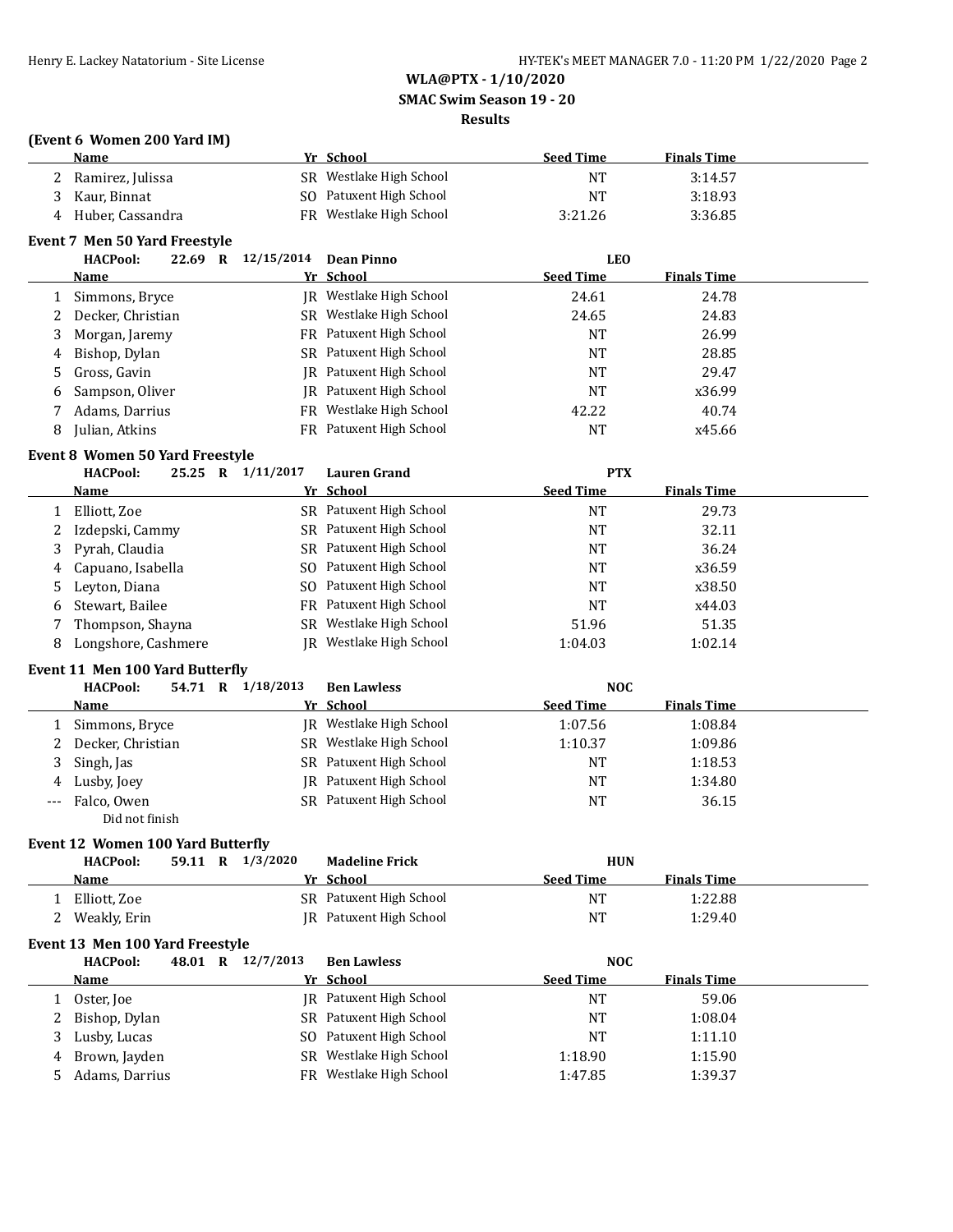**SMAC Swim Season 19 - 20**

### **Results**

# **Event 14 Women 100 Yard Freestyle<br>HACPool:** 54.35 R 1/22/

| Yr School<br><b>Seed Time</b><br><b>Finals Time</b><br><b>Name</b><br>SR Patuxent High School<br>Izdepski, Cammy<br><b>NT</b><br>1:10.81<br>1<br>SR Patuxent High School<br>Singleton, Kayla<br><b>NT</b><br>1:18.07<br>2<br>SO Patuxent High School |  |
|------------------------------------------------------------------------------------------------------------------------------------------------------------------------------------------------------------------------------------------------------|--|
|                                                                                                                                                                                                                                                      |  |
|                                                                                                                                                                                                                                                      |  |
|                                                                                                                                                                                                                                                      |  |
| Vetting, Kaylee<br><b>NT</b><br>1:28.80<br>3                                                                                                                                                                                                         |  |
| SO Westlake High School<br>Mulrine, Mia<br>1:32.74<br>1:29.12<br>4                                                                                                                                                                                   |  |
| SR Westlake High School<br>Brown, Logan<br>1:51.73<br>NT<br>5                                                                                                                                                                                        |  |
| FR Westlake High School<br>Cole, Symone<br>2:00.56<br>1:54.02<br>6                                                                                                                                                                                   |  |
| Event 15 Men 500 Yard Freestyle                                                                                                                                                                                                                      |  |
| <b>HACPool:</b><br>4:35.53 R 1/31/2014<br><b>Ben Lawless</b><br><b>NOC</b>                                                                                                                                                                           |  |
| Yr School<br><b>Seed Time</b><br><b>Finals Time</b><br><u>Name</u>                                                                                                                                                                                   |  |
| FR Patuxent High School<br><b>NT</b><br>6:05.54<br>1 Morgan, Jaremy                                                                                                                                                                                  |  |
| Event 16 Women 500 Yard Freestyle                                                                                                                                                                                                                    |  |
| <b>HACPool:</b><br>5:22.00 R 1/22/2018<br><b>LEO</b><br><b>Nelle Ray</b>                                                                                                                                                                             |  |
| Yr School<br><b>Seed Time</b><br><b>Finals Time</b><br><b>Name</b>                                                                                                                                                                                   |  |
| JR Patuxent High School<br><b>NT</b><br>6:35.10<br>1 Lazer, Rose                                                                                                                                                                                     |  |
| FR Patuxent High School<br>Bren, Maddy<br><b>NT</b><br>7:34.02<br>2                                                                                                                                                                                  |  |
| JR Patuxent High School<br>Carroll, Louise<br><b>NT</b><br>8:45.80<br>3                                                                                                                                                                              |  |
| Event 17 Men 200 Yard Freestyle Relay                                                                                                                                                                                                                |  |
| 1:33.16 R 1/18/2013<br><b>NOC</b><br><b>HACPool:</b><br><b>Northern High School</b>                                                                                                                                                                  |  |
| N Goszkowicz, K Horak, T Cranford, B Lawless                                                                                                                                                                                                         |  |
| <b>Seed Time</b><br><b>Finals Time</b><br><b>Team</b><br>Relay                                                                                                                                                                                       |  |
| A<br>1:42.50<br>1 Westlake High School<br>1:47.34                                                                                                                                                                                                    |  |
| 1) Hill, Justin SO<br>2) Burriss, Noah JR<br>3) Simmons, Bryce JR<br>4) Decker, Christian SR                                                                                                                                                         |  |
| 2 Patuxent High School<br>A<br>1:58.57<br>NT                                                                                                                                                                                                         |  |
| 1) Gross, Gavin JR<br>2) Bishop, Dylan SR<br>3) Fort, Grady SR<br>4) Cheng, Kevin SR                                                                                                                                                                 |  |
| B<br>Patuxent High School<br><b>NT</b><br>2:05.97<br>3                                                                                                                                                                                               |  |
| 1) Lusby, Joey JR<br>2) Danvers, River JR<br>3) Lusby, Lucas SO<br>4) Beckham, Derek FR                                                                                                                                                              |  |
| С<br>Patuxent High School<br><b>NT</b><br>DQ                                                                                                                                                                                                         |  |
| Early take-off swimmer #4                                                                                                                                                                                                                            |  |
| 1) Falco, Owen SR<br>2) Sampson, Oliver JR<br>3) Julian, Atkins FR<br>4) Gilbert, Zach SO                                                                                                                                                            |  |
| Event 18 Women 200 Yard Freestyle Relay                                                                                                                                                                                                              |  |
| 1:47.62 R 1/13/2012<br><b>Leonardtown High School</b><br><b>LEO</b><br><b>HACPool:</b>                                                                                                                                                               |  |
| M Branaman, E Mallory, M Wood, H Ray                                                                                                                                                                                                                 |  |
|                                                                                                                                                                                                                                                      |  |
| <b>Relay</b><br><b>Seed Time</b><br><b>Finals Time</b><br>Team                                                                                                                                                                                       |  |
| A<br>1 Patuxent High School<br><b>NT</b><br>2:24.98                                                                                                                                                                                                  |  |
| 1) Lightfoot, Vanessa JR<br>3) Ward, Shannon JR<br>4) Grand, Lauren SR<br>2) Pyrah, Claudia SR                                                                                                                                                       |  |
| C<br>2 Patuxent High School<br>2:29.43<br>NT                                                                                                                                                                                                         |  |
| 1) Morris, Becca JR<br>2) Bren, Maddy FR<br>3) Carroll, Louise JR<br>4) Leyton, Diana SO                                                                                                                                                             |  |
| B<br>3 Patuxent High School<br>NT<br>x2:37.21                                                                                                                                                                                                        |  |
| 1) Capuano, Isabella SO<br>2) Vetting, Kaylee SO<br>3) Danvers, Alaura FR<br>4) Mead, Katie JR<br>B                                                                                                                                                  |  |
| 4 Westlake High School<br>NT<br>3:41.25                                                                                                                                                                                                              |  |
| 1) Longshore, Cashmere JR<br>2) Cole, Symone FR<br>3) Thompson, Shayna SR<br>4) Brown, Logan SR<br>A<br>---                                                                                                                                          |  |
| Westlake High School<br>2:22.89<br>DQ<br>Early take-off swimmer #2                                                                                                                                                                                   |  |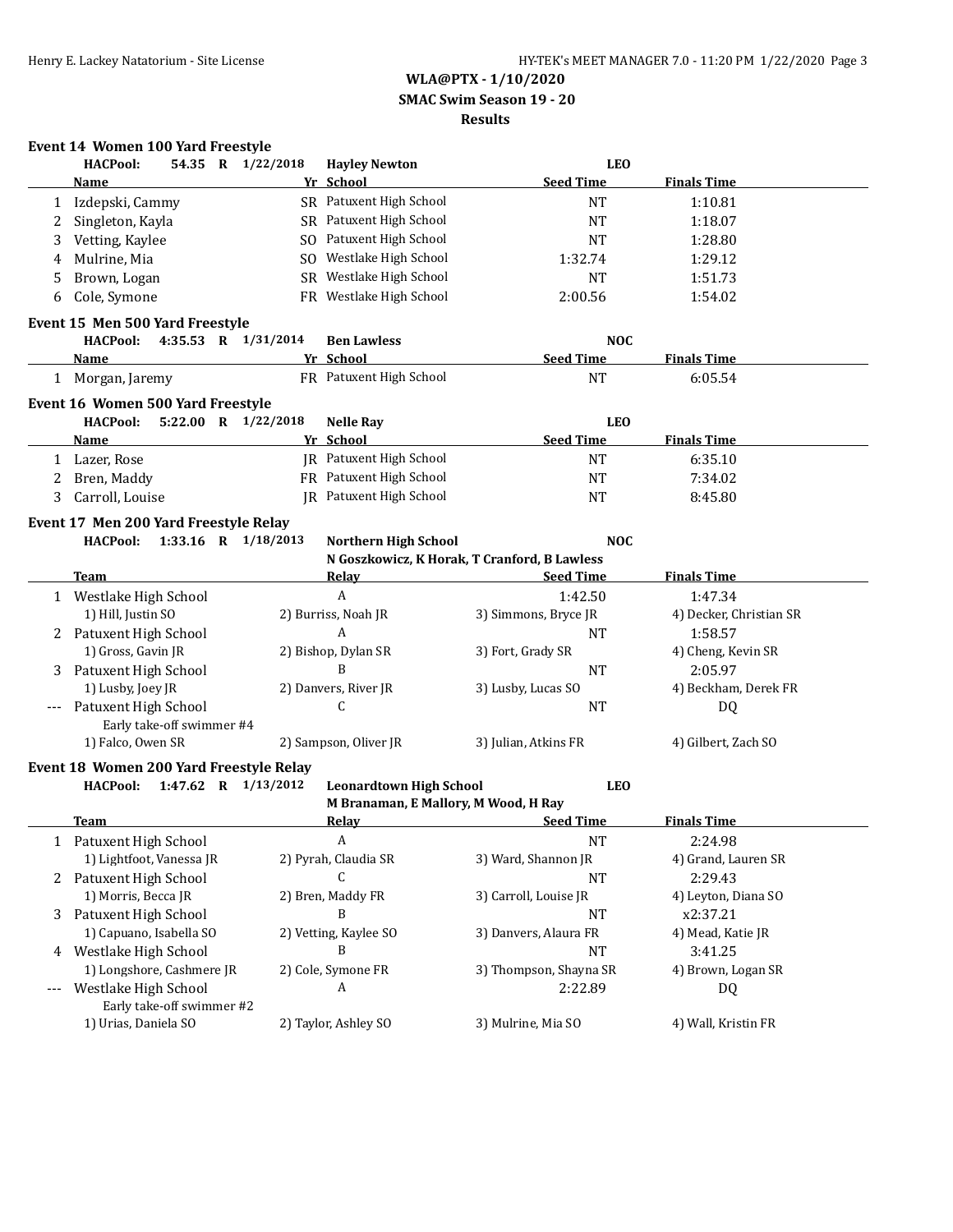### **SMAC Swim Season 19 - 20**

### **Results**

# **Event 19 Men 100 Yard Backstroke**

| <b>HACPool:</b>    | 53.58 | R | 1/21/2015                              | Chris Kahl              | <b>PTX</b>       |                    |  |
|--------------------|-------|---|----------------------------------------|-------------------------|------------------|--------------------|--|
| <b>Name</b>        |       |   |                                        | Yr School               | <b>Seed Time</b> | <b>Finals Time</b> |  |
| Burriss, Noah      |       |   | IR -                                   | Westlake High School    | 1:08.90          | 1:11.36            |  |
| 2 Singh, Jas       |       |   |                                        | SR Patuxent High School | <b>NT</b>        | 1:20.84            |  |
| --- Danvers, River |       |   |                                        | IR Patuxent High School | NT               | D0                 |  |
|                    |       |   | Multiple strokes past vertical at turn |                         |                  |                    |  |

### **Event 20 Women 100 Yard Backstroke**

|   | <b>HACPool:</b><br>59.92<br>R | 1/8/2020 | Alexia Zaidi                   |                  | <b>NOC</b>         |  |
|---|-------------------------------|----------|--------------------------------|------------------|--------------------|--|
|   | Name                          |          | Yr School                      | <b>Seed Time</b> | <b>Finals Time</b> |  |
|   | Lazer, Rose                   |          | <b>IR</b> Patuxent High School | NT               | 1:12.53            |  |
|   | 2 Mulrine, Mia                | SO.      | Westlake High School           | 1:52.44          | 1:45.49            |  |
| 3 | Tompkins, Madison             |          | SO Patuxent High School        | <b>NT</b>        | 1:46.32            |  |
|   | 4 Brooks, Jalayah             | SO.      | Westlake High School           | 2:03.05          | 1:48.86            |  |
|   | 5 Stewart, Bailee             |          | FR Patuxent High School        | NT               | 1:55.08            |  |
| 6 | Urias, Daniela                | SO.      | Westlake High School           | 2:20.39          | 2:17.22            |  |

# **Event 21 Men 100 Yard Breaststroke**

|   | <b>HACPool:</b> | $1:02.42$ R $12/12/2018$ Kristopher Schueller | LAP              |                    |
|---|-----------------|-----------------------------------------------|------------------|--------------------|
|   | <b>Name</b>     | Yr School                                     | <b>Seed Time</b> | <b>Finals Time</b> |
|   | Beckham, Justin | SR Patuxent High School                       | NT               | 1:06.88            |
|   | 2 Fort, Grady   | SR Patuxent High School                       | NT               | 1:26.05            |
|   | Dunn, James     | SR Westlake High School                       | 1:35.26          | 1:29.51            |
| 4 | Hill, Justin    | Westlake High School<br>SO.                   | 1:36.48          | 1:36.92            |

### **Event 22 Women 100 Yard Breaststroke**

|   | $1:08.26$ R<br><b>HACPool:</b> | 12/12/2018 Olivia Frick        | <b>HUN</b>                             |  |
|---|--------------------------------|--------------------------------|----------------------------------------|--|
|   | <b>Name</b>                    | Yr School                      | <b>Finals Time</b><br><b>Seed Time</b> |  |
|   | Grand, Lauren                  | SR Patuxent High School        | 1:34.79<br>ΝT                          |  |
|   | Morris, Becca                  | <b>IR</b> Patuxent High School | <b>NT</b><br>1:48.07                   |  |
| 3 | Cole, Lauryn                   | JR Westlake High School        | 1:54.21<br><b>NT</b>                   |  |
| 4 | Mead. Katie                    | <b>IR</b> Patuxent High School | <b>NT</b><br>1:56.60                   |  |
| 5 | Wall, Kristin                  | FR Westlake High School        | 2:04.88<br><b>NT</b>                   |  |
| 6 | Brown, Logan                   | Westlake High School<br>SR.    | 2:39.13<br><b>NT</b>                   |  |

### **Event 23 Men 400 Yard Freestyle Relay**

**HACPool: 3:27.75 R 2/1/2013 Northern High School NOC**

**T Cranford, N Goszkowicz, K Horak, B Lawless**

|       | Team                      | Relay               | <b>Seed Time</b>      | <b>Finals Time</b>      |
|-------|---------------------------|---------------------|-----------------------|-------------------------|
|       | Patuxent High School      | A                   | <b>NT</b>             | 4:02.84                 |
|       | 1) Morgan, Jaremy FR      | 2) Singh, Jas SR    | 3) Oster, Joe JR      | 4) Beckham, Justin SR   |
| 2     | Patuxent High School      | C                   | NT                    | 4:55.85                 |
|       | 1) Danvers, River JR      | 2) Lusby, Lucas SO  | 3) Bishop, Dylan SR   | 4) Beckham, Derek FR    |
| 3     | Westlake High School      | A                   | 5:50.23               | 5:12.96                 |
|       | 1) Hill, Justin SO        | 2) Burriss, Noah JR | 3) Simmons, Bryce JR  | 4) Decker, Christian SR |
| $---$ | Patuxent High School      | B                   | NΤ                    | DQ                      |
|       | Early take-off swimmer #2 |                     |                       |                         |
|       | 1) Gross, Gavin JR        | 2) Falco, Owen SR   | 3) Sampson, Oliver JR | 4) Lusby, Joey JR       |
|       |                           |                     |                       |                         |